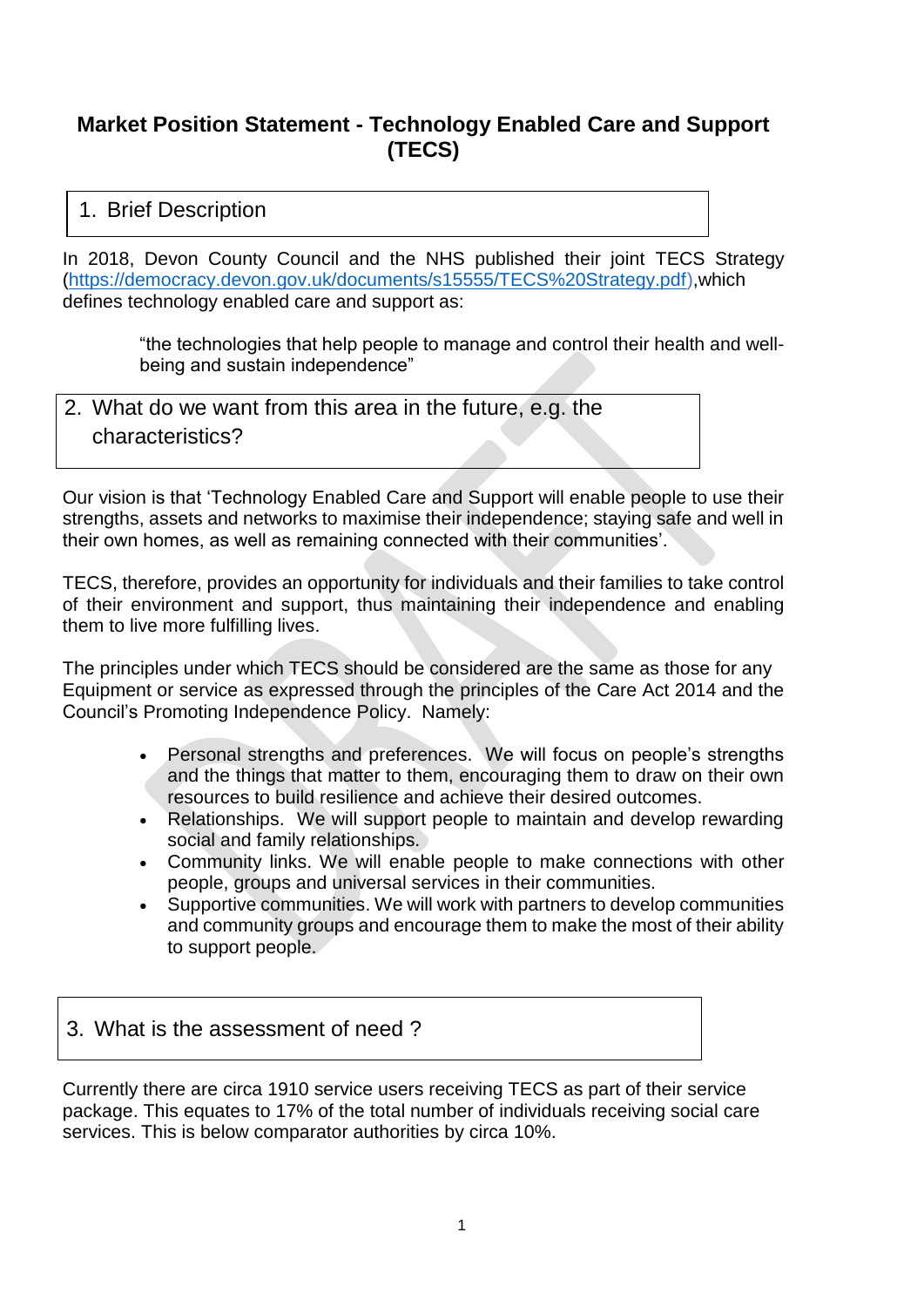Of the total number of individuals in receipt of domiciliary care packages only 11% also receive TECS as part of their service.

The Council and its' partners intend to increase the number of service users in receipt of TECS by 15% by 2022.

# 4. What is the assessment of supply?

The Council and the NHS have commissioned Millbrook Healthcare Ltd as their 'technology partner' under the wider Devon Independent Living Integrated Service (DILIS). As the main delivery vehicle for TECS solutions Millbrook will:

- Identify the best TECS solution against the risks identified by professional staff
- Install, maintain, repair and remove TECS solutions
- Take a leading role in developing new and innovative TECS solutions.
- Provide an online self-assessment form, with links to our accredited equipment retailers, to support our strength-based assessment approach.
- Provide a telephone based monitoring control centre to receive alerts generated by TECS devices (sub contracted by Millbrook).
- 5. What changes are we looking for from this service in the future, including any market opportunities, and how can DCC help to move towards these changes?

Health and social care professionals use a 'strengths - based' approach in considering TECS solutions as part of their assessment, recognising that TECS is often an effective solution in mitigating the following risks: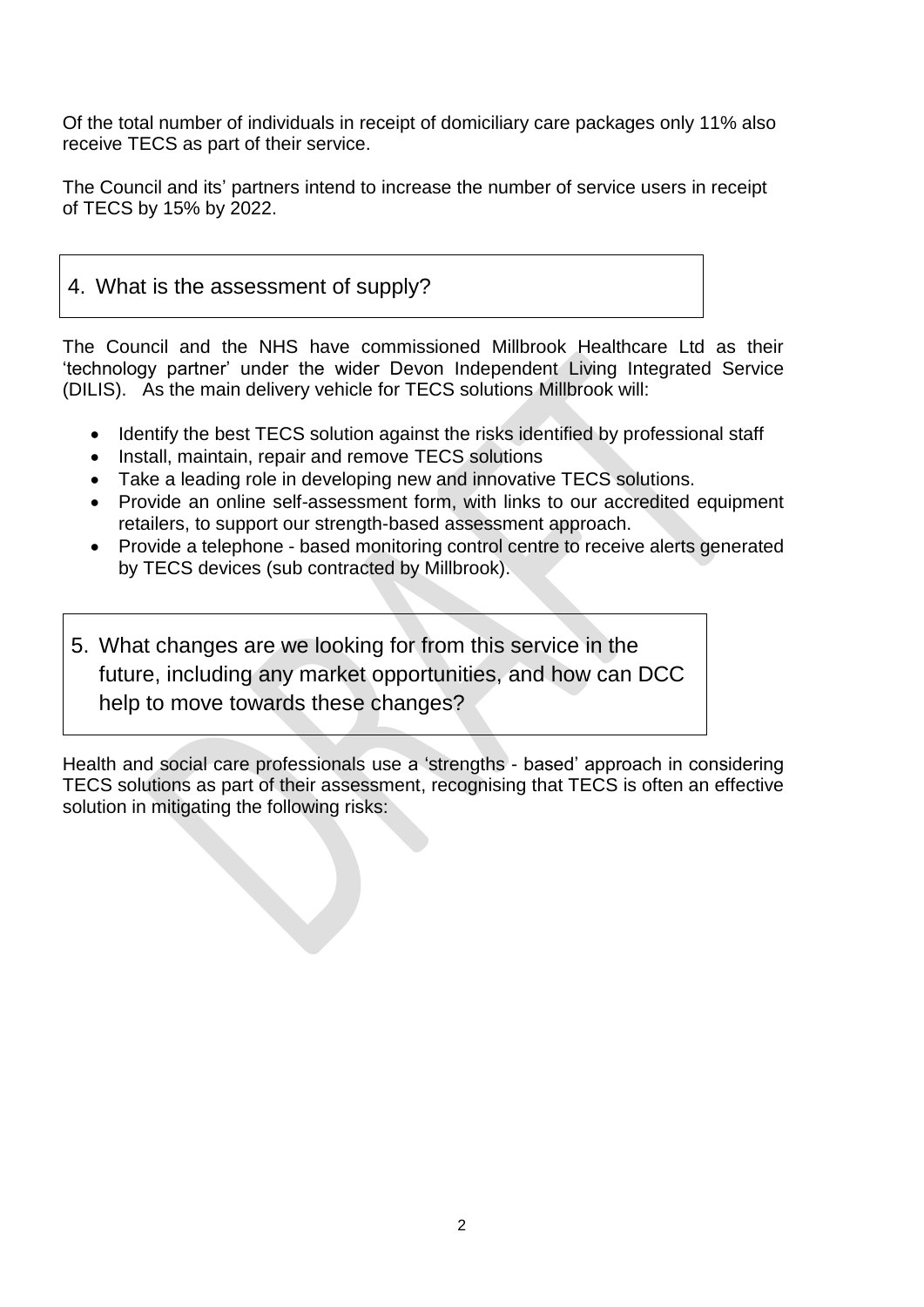| Risk of medication mis-management                 | Medication carousel that will alert when medication is due and<br>will only dispense one dose and the allotted time. |
|---------------------------------------------------|----------------------------------------------------------------------------------------------------------------------|
| <b>Risk of falls</b>                              | Wearable fall detector – That raises an alert when someone falls                                                     |
| <b>Environmental Risk</b>                         | DDA transmitter – in various forms to alert someone to an<br>incident - e.g. smoke sensor or front door              |
| <b>Risk of getting lost/wandering</b>             | GPS tracker/locator that can raise an alert to wandering and be<br>set to a specific geo fence                       |
| <b>Carer support</b>                              | Care assist / CAIR Buzz pager - Pager carried by supporter to<br>alert to a specific sensor being activated          |
| Risk due to epilepsy or incontinence              | Epilepsy sensor watch or incontinence bed sensors with alerts                                                        |
| <b>Risk from others</b>                           | Door entry sensor and alert                                                                                          |
| Risk of inability to carry out daily living tasks | Memory aid apps                                                                                                      |

Providers who consider these risks and opportunities when working with service users in their own homes will not only help to meet the service user's outcomes but achieve efficiencies in their business and gain competitive advantage. Providers can request an assessment by a health or social care practitioner (for those supported by DCC) for a TECS solution via Millbrook.

We would also encourage Providers to directly provide TECS solutions for individuals, not supported by DCC, sourced independently. To support Providers in doing so the Council is developing a TECS website with information and advice, and a selfassessment tool is now publicly available to help in identifying some simple TECS solutions that may help ([www.equipmentadvicedevon.org.uk\)](http://www.equipmentadvicedevon.org.uk/). In the meantime, the Independent Living Centre (ILC) is separately commissioned to give advice and support on aids for daily living for members of the public and could give advice to Providers for an individual in their care including a TECS Buying Guide series: [www.devon.cc/ilc](http://www.devon.cc/ilc)

Care Home Providers are encouraged to use TECS in their own service delivery models; whether via service management systems or by using TECS to promote independence. If they choose to use TECS they can source this from any TECS provider.

#### **We will engage with market provider organisations to promote the use of TECS within their own service improvement plans and accountable Boards. We will include this requirement within any contracting frameworks in future and providers who embrace TECS solutions are likely to win more business.**

The Council has launched a DILIS online self-assessment form, with links to our accredited equipment retailers, to support our strengths - based assessment approach ([www.equipmentadvicedevon.org.uk\)](http://www.equipmentadvicedevon.org.uk/). Initially, this is covering a small range of community equipment and TECS, but Phase 2 will include more TECS solutions. Providers may wish to be included in this accredited list, which will include all forms of equipment and TECS, or use it to support individuals in their care